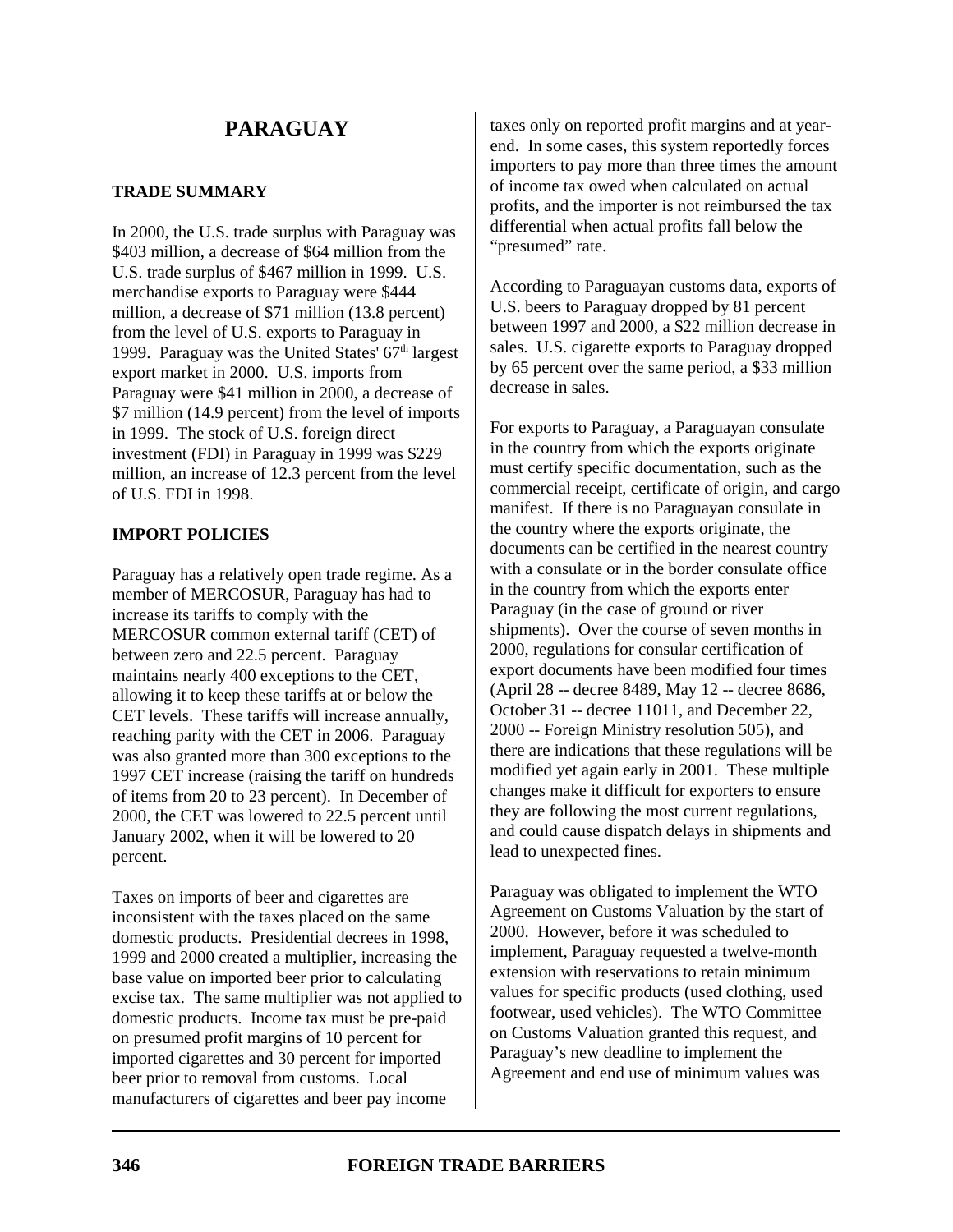January 1, 2001. WTO records indicate that Paraguay has not yet notified its legislation or the Customs Valuation Checklist to the WTO Committee on Customs Valuation.

#### **STANDARDS, TESTING, LABELING AND CERTIFICATION**

Franchisees of U.S. fast food companies complain of the onerous burden created by Agriculture Ministry Resolution 90, dated May 8, 1996. The resolution requires that Paraguayan Agriculture Ministry officials certify factories producing imported meat and cheese, generally located in neighboring countries or the United States. The cost of this certification is borne by the importer, and implementation of the resolution is reportedly inconsistent.

#### **GOVERNMENT PROCUREMENT**

U.S. companies have protested non-transparent procurement procedures, citing: (1) bid specifications that favor a preferred bidder and (2) allowance for more than one of a parent company's subsidiaries to each submit bids, while counting these bids toward the minimum qualifying bids to validate the tender process. Other complaints include the discriminatory usage of bid procedures to disqualify a non-preferred bidder, declaring the bid vacant when a nonpreferred bidder makes the best bid, and permitted non-compliance with tender requirements by preferred bidders. Furthermore, improving the terms of a contract once the bid has been finalized is also permitted, allowing a preferred bidder to submit an extremely low bid to win a tender, knowing that future changes will enable it to make a profit. Paraguay is not a member of the WTO Agreement on Government Procurement.

## **INTELLECTUAL PROPERTY RIGHTS PROTECTION**

Paraguay belongs to the World Trade Organization (WTO) and the World Intellectual Property Organization (WIPO). It is also a

signatory to the Paris Convention, Bern Convention, Rome Convention, the Phonograms Convention, and the WIPO Copyright, and Performances and Phonograms Treaties. On January 16, 1998, the USTR identified Paraguay as a Priority Foreign Country under the Special 301 provisions of the Trade Act of 1974. On February 17, 1998, the United States initiated a Section 301 investigation of Paraguay's acts, policies and practices regarding intellectual property. This investigation was extended for an additional 3 months on August 4, 1998, in light of the complex and complicated issues involved and to provide an opportunity to continue negotiations with the Cubas Grau Administration, which took office in August 1998. The extension of the investigation moved the deadline for the U.S. Trade Representative's determination in this case to November 17, 1998.

In November 1998, the U.S. Government and the Government of Paraguay signed a comprehensive Memorandum of Understanding (MOU) on the protection of intellectual property, which in conjunction with progress made by the Cubas Grau administration in this area, allowed the United States to remove Paraguay from its Priority Foreign Country status and to terminate the Section 301 investigation. However, continued high levels of piracy and counterfeiting led the USTR to determine that certain acts, policies and practices of the Paraguayan Government were "unreasonable or discriminatory and burdens or restricts U.S. commerce." In the MOU, the Paraguayan Government committed to implement institutional reforms to strengthen intellectual property rights enforcement at its borders, and to pursue legal amendments to facilitate effective prosecution of copyright piracy. Paraguay also committed to take immediate action in known centers of piracy and counterfeiting, such as Cuidad del Este, and to coordinate the anti-piracy efforts of its customs, police, prosecutorial and tax authorities. In addition, Paraguay agreed to pursue reform of its patent law, and to ensure that its government ministries use only authorized software.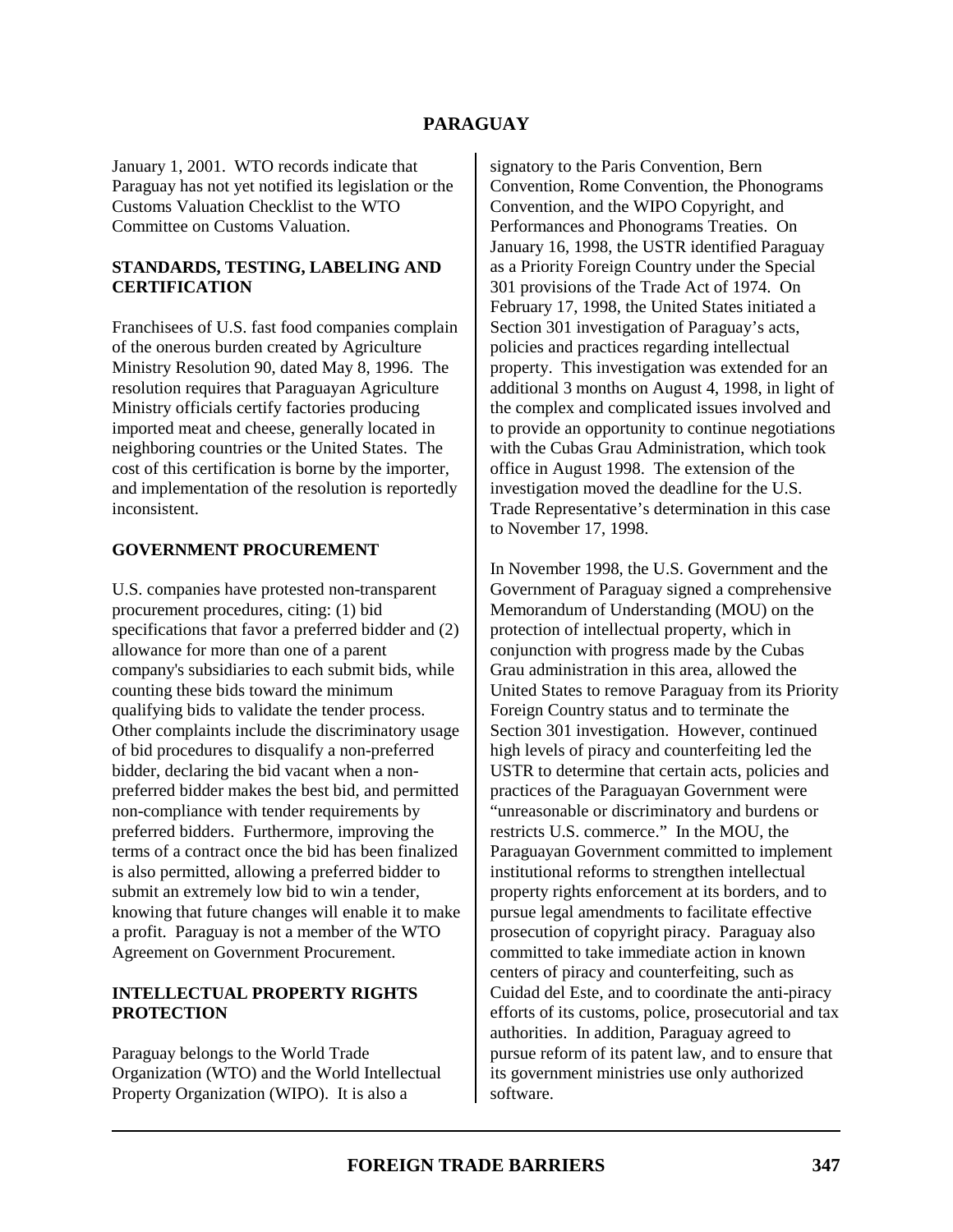Paraguay is currently subject to Section 306 monitoring, and Paraguayan implementation of the MOU, while uneven, includes some notable achievements. The "Special Enforcement Period" (SEP) of the MOU has been extended twice, in part to give the Gonzalez Macchi administration, which took office unexpectedly in March of 1999, an opportunity to demonstrate its resolve in fighting IPR violations. The governments of the United States and Paraguay held their last bilateral review in Miami in June 2000.

#### **Copyrights and Trademarks**

Despite several positive steps, including the seizure and destruction of two multi-million dollar high-tech, pirate CD factories in 1999, Paraguay continues to be a regional center for piracy and counterfeiting and a transshipment point to the larger markets bordering Paraguay, particularly Brazil.

In October 1998, a new copyright law was passed that is generally consistent with Paraguay's international obligations. Notable is the protection of software as a literary work. However, the Government of Paraguay has not provided adequate and effective enforcement of its laws to address the piracy problem, and in practical terms piracy remains rampant. An outstanding shortcoming of the law was the designation of copyright piracy as a private, rather than a public crime, thus requiring legal action by the offended party to seek redress. Law 1444, passed on June 25, 1999, made copyright violations "public actions," allowing public prosecutors to take legal action without requiring the offended party to seek redress, thus remedying the shortcoming.

Special public prosecutors, based in Asuncion, but with national jurisdiction, have been named to deal primarily, but not exclusively, with intellectual property crimes. On December 27, 2000, the first sentence was handed down on an intellectual property case under the new criminal procedural code, which provides for public trials

with oral arguments and immediate sentencing. A Paraguayan decree, dated December 31, 1998, calls for the use of only legal software in all federal agencies. On August 23, 2000, the Ministry of Industry and Commerce, the national cement company, the national petroleum distribution company and the national standards board all entered into an agreement to purchase licenses and legalize their Microsoft software. The Finance and the Justice Ministries are considering signing similar agreements.

A new trademark law was enacted in August 1998 and provides specific protection for well-known trademarks. Stronger enforcement measures and penalties for infractions are also included in the law, but enforcement remains deficient.

## **Patents**

Paraguay does not provide adequate and effective patent protection, especially with regard to pharmaceutical and agricultural chemical products. On November 30, 2000, a new patent law entered into effect. The law provides weak patent protection, permits parallel imports, stockpiling, and gives a patent holder only 90 days to negotiate an agreement with a prospective licensee prior to issuing a compulsory license. The law does not indicate that a patent holder can satisfy the requirement to work the patent through importation of the patented item. The executive branch can issue compulsory licenses, without authorization of the patent holder, to address "public health emergencies, military or national security, and social or technological development of certain strategic sectors."

#### **Other Intellectual Property Areas**

To date, the U.S. Government has no indication that the Government of Paraguay provides TRIPSconsistent protection for industrial designs, the layout-designs of integrated circuits, or undisclosed information (trade secrets and test data) TRIPS. Paraguay joined the UPOV